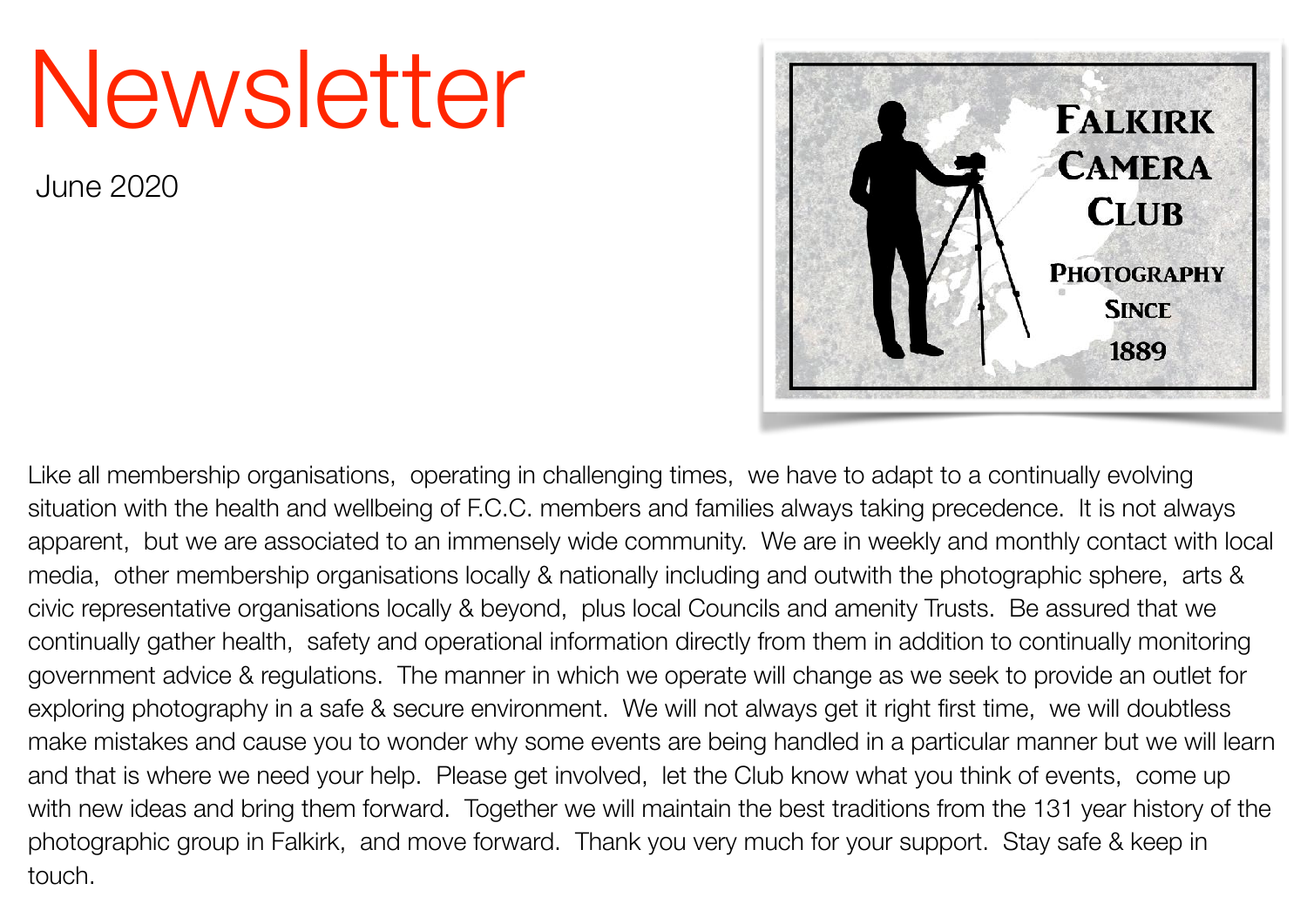## **Looking Ahead**

The necessity to end the 2019 - 2020 season of meetings, in a traditional sense, early has brought about huge change and the fact that the Club continued online, uninterrupted, the week after we last gathered at Falkirk Bowling Club was an astonishing achievement. In time, we will resume meeting in person but only when it is deemed safe to do so.

Online video conferencing systems, we currently use Zoom, are a quite different experience and we are working on an Etiquette Guide to help Club members be more comfortable in that environment. It was clear from the first online meeting that there was a need for this service and we hope to continue these online meetings until late July, after that time it will run on a more informal basis until the start of the next Club season in September. The quality of the online lectures has been outstanding with photographers speaking to us live from The Netherlands, New Zealand and around the UK. We know that the security of online platforms is a concern and, at the time of writing, Zoom are releasing a collection of programme improvements to precisely address those concerns. However, remember that Club members can also watch Thursday evening lectures live on You Tube or, can catch up later by watching recordings on the Club's online drive.

Looking further ahead, one of our first obligations will be to hold an A.G.M. although the exact format will depend on the public health situation at the time. Like all membership clubs we are dependant on volunteers. Some people sit on a committee while some help out on a Thursday night, at a Studio or Workshop event or now, assist with online events. The Club is extremely grateful to everyone able to help out in whatever form and thanks are due to everyone who has helped out over the past year, especially by recently remaining in their committee posts beyond their obligated period. The vacancies will include the roles of Treasurer and External Competition Secretary.

In the meantime, think about using You Tube or Zoom and please have look at the recordings of previous online meetings. Especially, watch Alan Harris's lecture from Thursday 4th June. It's a thought provoking presentation where he discusses documentary and contemporary photography from the 20th & 21st centuries.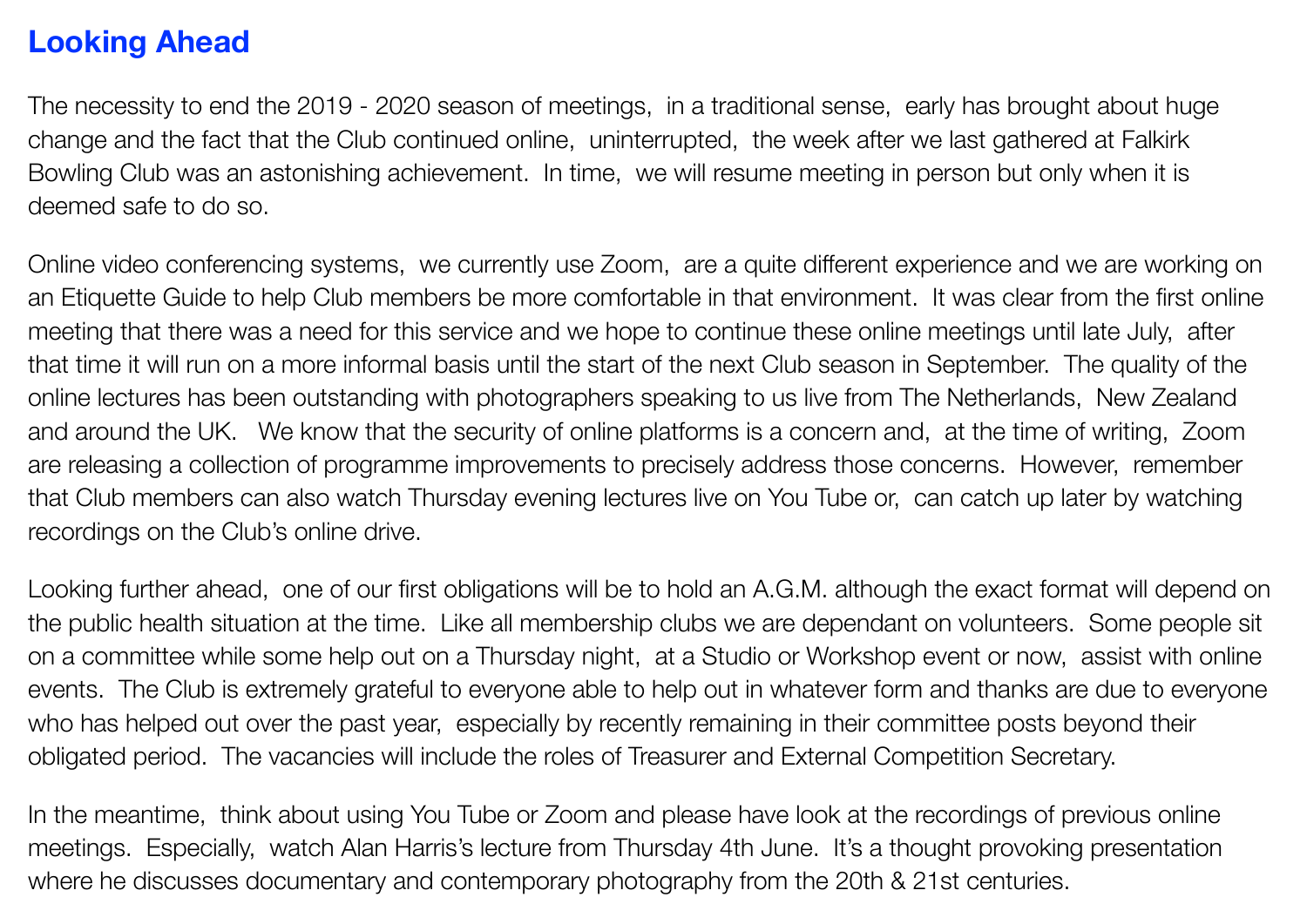## **Annual Exhibition 2020**

Sincere thanks to Agnes Clark, Brian Taylor, David Jones, Dominic McAdam, Frank Owens, Iain Jamieson and Ronnie Anderson for their work in installing our Annual Exhibition in The Gallery at Falkirk Town Hall. It opened at the end of January immediately following Voyage To Antarctica by Frank Owens, which like last summers solo exhibition from David Jones, drew immense praise.

Our Annual Exhibition featured a tremendous variety of work from F.C.C. photographers including Portraits, Still Life and Landscapes plus, a significant portion of the exhibition followed the theme of Scotland's Coast & Waters. This allowed us to support Falkirk Community Trust's involvement in this scheme and assisted in promoting the exhibition. Everyone who submitted prints for the exhibition was included so sincere thanks to you for your support. As always our thanks are also due to our friends at Falkirk Town Hall and elsewhere at Falkirk Community Trust. Due to Covid-19 the exhibition ended one week early on 19th March, sincere thanks to Bob Black and Frank Owens for their help in removing the exhibition at short notice.



The Twig

Agnes Clark L.R.P.S.

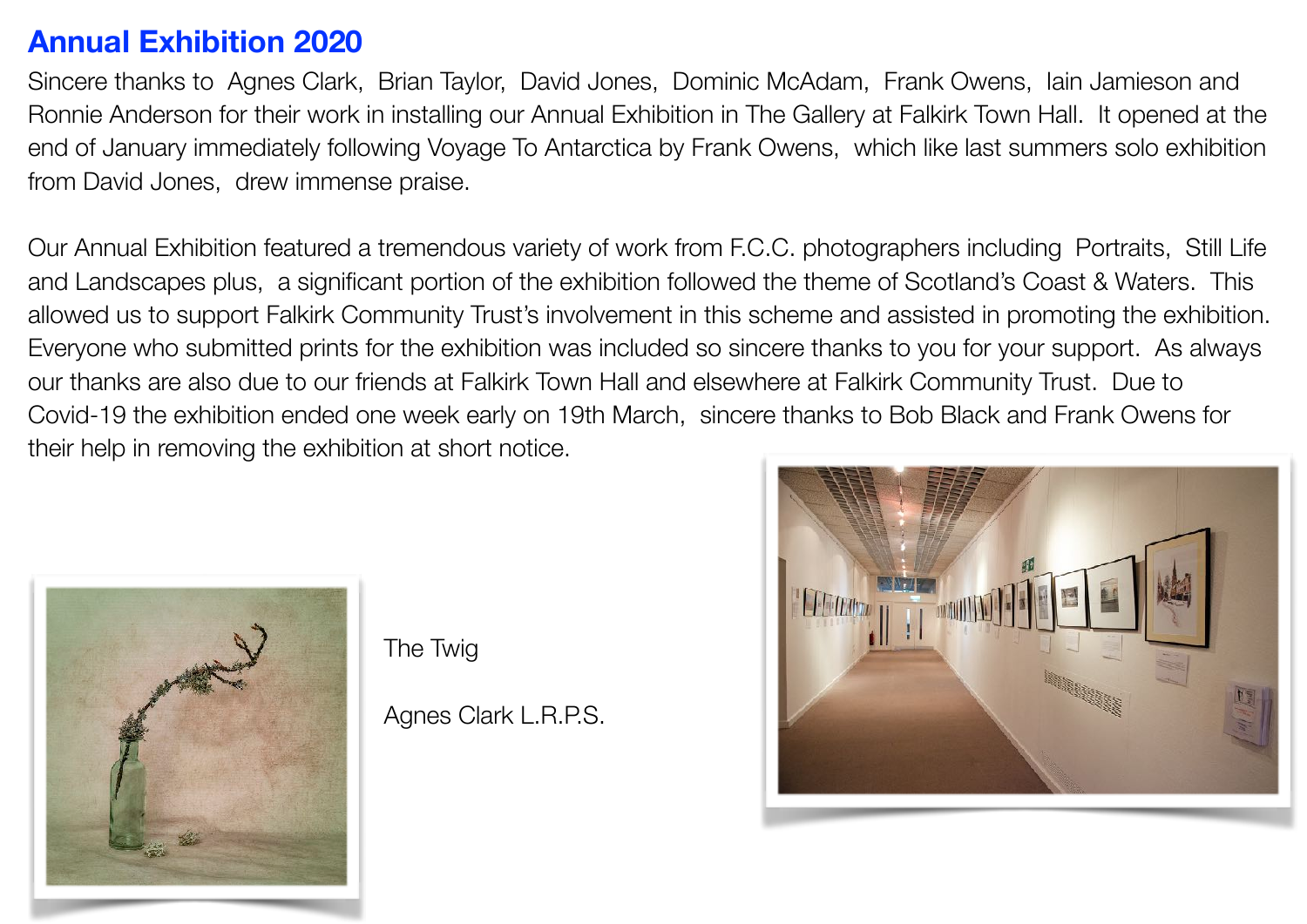## **Audio Visual World**

The arrival of the Digital era revolutionised Audio Visual presentations. The aim of AV is to produce a sequence of images, supported by music or the spoken word, which tell a story, convey a message or illustrate a theme. The length of time an image is on the screen, the manner in which it changes into the next image, the music which is chosen and the delivery of the spoken word are all variable and can set the mood and tone of the sequence.

Our club first produced a programme using colour slides titled A Meander Along The Forth in 1972 with sound on a reel-to-reel tape recorder. At some point during the 1970's it was filmed on video tape and later put onto DVD which was donated to the Falkirk History Archive in Callendar House.

During the early 1980's the club obtained a second Rollei slide projector and a mechanical Dissolve Unit. Imagine two slide projectors sitting in a frame side by side. In front of each lens is a diaphragm just like the one in your lenses. Each diaphragm is connected by cable to its own slider control which both sit between the two projectors. You move one slider backwards and the other forwards, at the same time, so that as one image fades out on the screen the other fades in. You then change the slide in the dimmed projector and continue. Music or speech is controlled separately. Simple !

During 1984-85 there was a Club project to update the 1972 presentation when a list of locations was made which volunteers visited and photographed. Commentary was by Rex McFarlane, who went on to become an Honorary President and the AV was assembled in Callendar Park College courtesy of another H.P. in waiting, Jim Stewart. You will find Rex and Jim on the H.P. page on the Club website. The club then purchased a pair of Enna AV slide projectors and a Phillips cassette recorder with a Pulse facility. Now music or commentary could be recorded on to tape with a pulse placed at the point you wanted the slide to change, connect it all together and off you went. This updated presentation was titled The Forth Valley and was taken round other membership clubs in the district and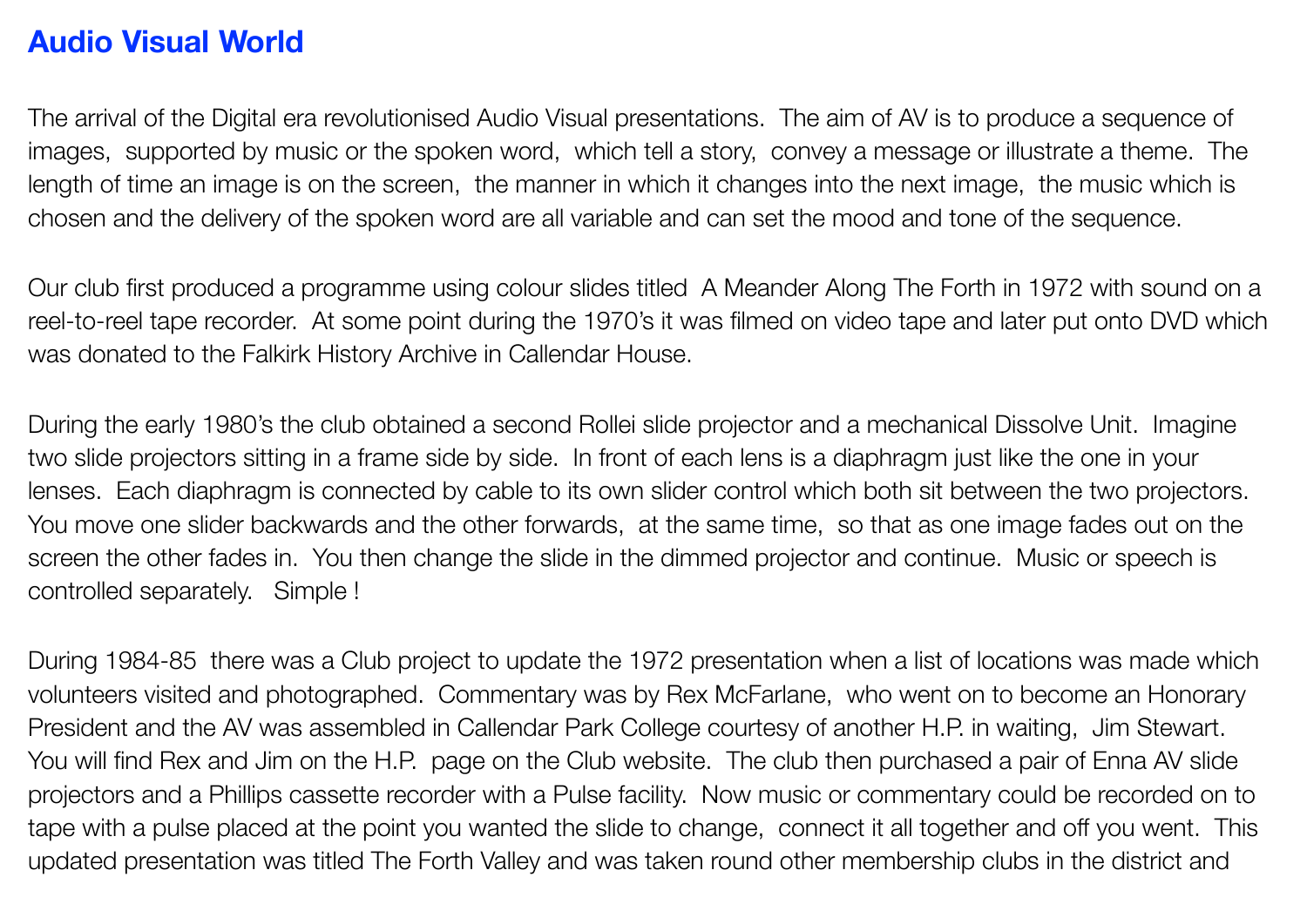beyond. Jimmy Young, also to become an H.P., thoughtfully kept the slides and tape of that presentation. It was passed to Geof Longstaff who put it on DVD and a copy again donated to the archive at Callendar House. The Club also has copies of those DVD's.

These days image enhancement programmes like Lightroom have an AV facility. Powerpoint on a Windows computer or Keynote on a Mac can be used too and other more sophisticated programmes are available.

Don McDougall, was one of a number of ardent AV enthusiasts and is remembered by the annual competition we now hold in his name. This year the competition was judged by Andy S Hayes A.R.P.S., E.F.I.A.P./b, D.P.A.G.B., P.P.S.A. who kindly supplied an extract of his judging criteria which is printed below.

Our Club's AV group has learned a great deal together since forming a few years ago so, perhaps this is a good time to look at all the dormant images in our respective files and practice compiling sequences. Joan Clarke or Geof Longstaff can supply more information. Geof also provides a Supplement this month on life in the International Salon Of Photography world.

# **SOME OF THE CRITERIA**

### **PICTURES**

Should be competent, well composed, correctly exposed and balanced. Composition requires to tie in with other images.

The relationship between images is important.

Images should be same size and orientation.

## **SOUNDTRACK**

Quality and complexity should be achievable and precise. Dialogue should be clear with gaps to absorb.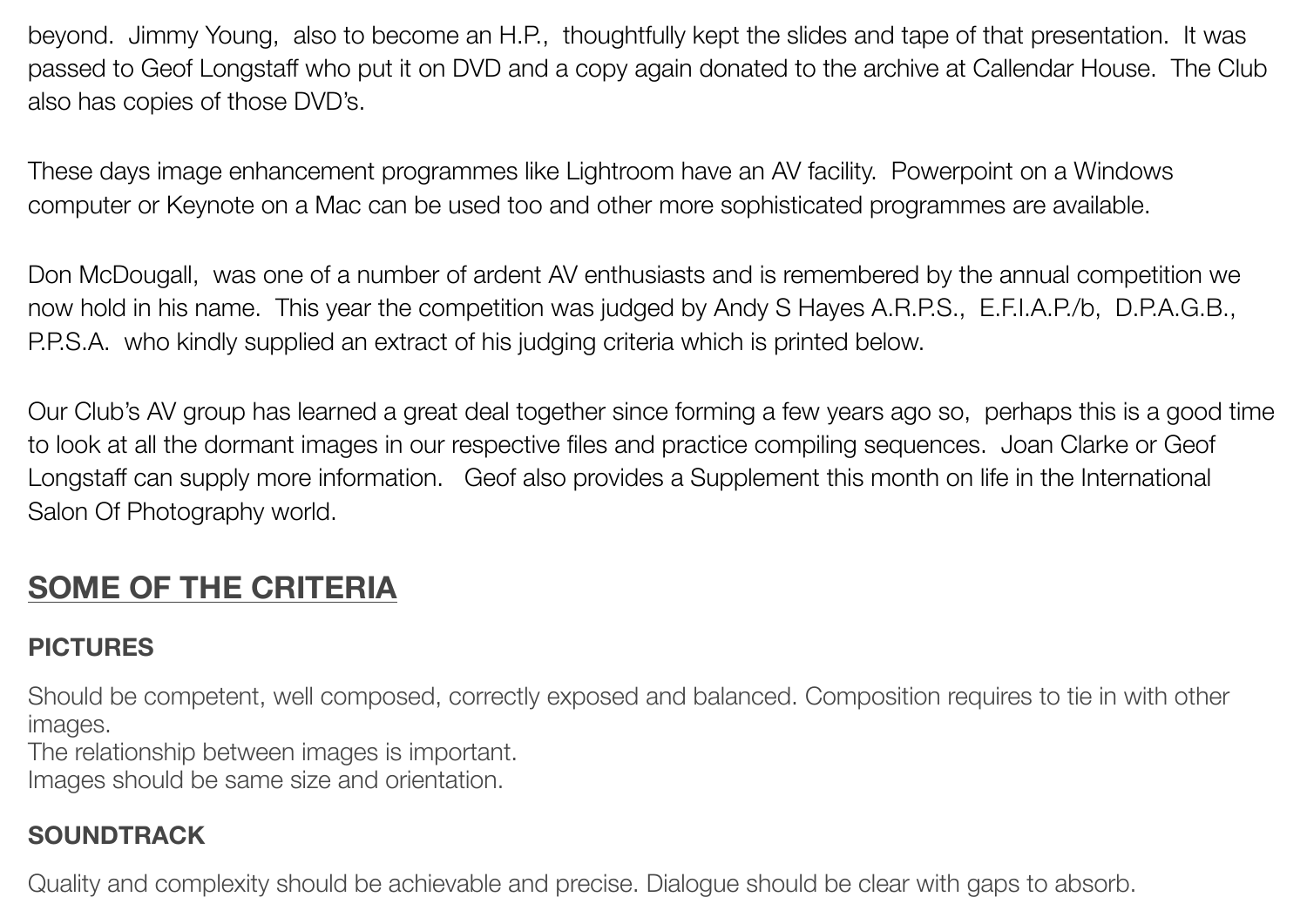#### **PRODUCTION**

Should have a beginning, middle and end. The whole should be the sum of the parts and fluid. Transitions should be carefully chosen and used where needed but not over used.

AV should create another world for others to be invited into.

The audience should be changed in some way, informed, happy, angry by the use of appropriate images, sound, music and transitions.

# **SOME KEY QUESTIONS TO ASK**

- **1.** IS THERE A TITLE
- **2.** DID IT HOLD TOGETHER
- **3.** WAS IT A SEQUENCE OR A COLLECTION OF IMAGES
- **4.** WAS THERE A STRUCTURE
- **5.** WAS THE PHOTOGRAPHY TECHNICALLY AND PICTORIALLY GOOD
- **6.** DID THE SOUNDTRACK MATCH THE MOOD OF THE IMAGES
- **7.** WAS THE SOUNDTRACK CRAFTED OR JUST A PIECES OF MUSIC
- **8.** WAS THE SOUNDTRACK CLEAN, SCRIPT GOOD AND DIALOGUE WELL SPOKEN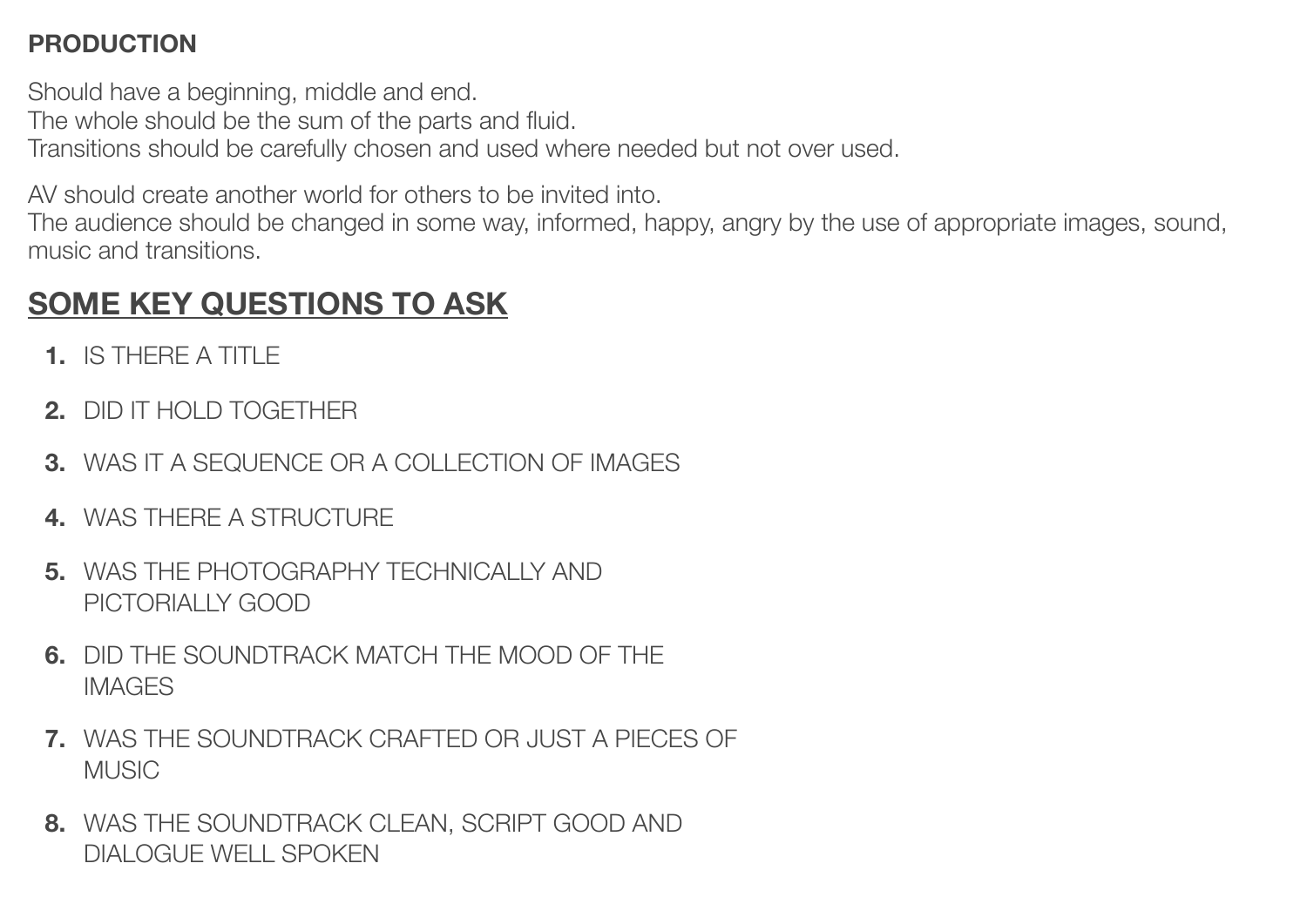**9.** WAS THE SOUNDTRACK BALANCED WITH THE DIALOGUE

**10. WERE THE TRANSITIONS APPROPRIATE** 

**11.** HAS THE SEQUENCE BEEN PADDED OUT

**12.** WAS THERE AN OBVIOUS END

## **Exhibitions, Websites & Videos - June 2020**

**The Hepworth Gallery, Wakefield** [www.hepworthwakefield.org](http://www.hepworthwakefield.org) Bill Brandt / Henry Moore Online now, until 1st November 2020 Photographer Bill Brandt & sculptor Henry Moore are two of the most distinguished artists of the 20th century. They first met during WWII and used their respective mediums to explore labour, society and industry. Much of the exhibition is now on the gallery's website.

**Stills Gallery, Edinburgh WWW.stills.org Projects 20 CONFIDENTIFY Selection Online now** This exhibition presents work from artists & photographers based in Scotland who are in the early stages of their career.

**Google Arts & Culture** <https://artsandculture.google.com/exhibit/the-invention-of-photography/fAJij3PkQZd1Lw> An extensive online resource for researching various genres of art including photography. The link is for a section examining how photography emerged through the work of early pioneers as recorded in the archives of the Royal Society. Enter Photography in the Search space for other exhibits.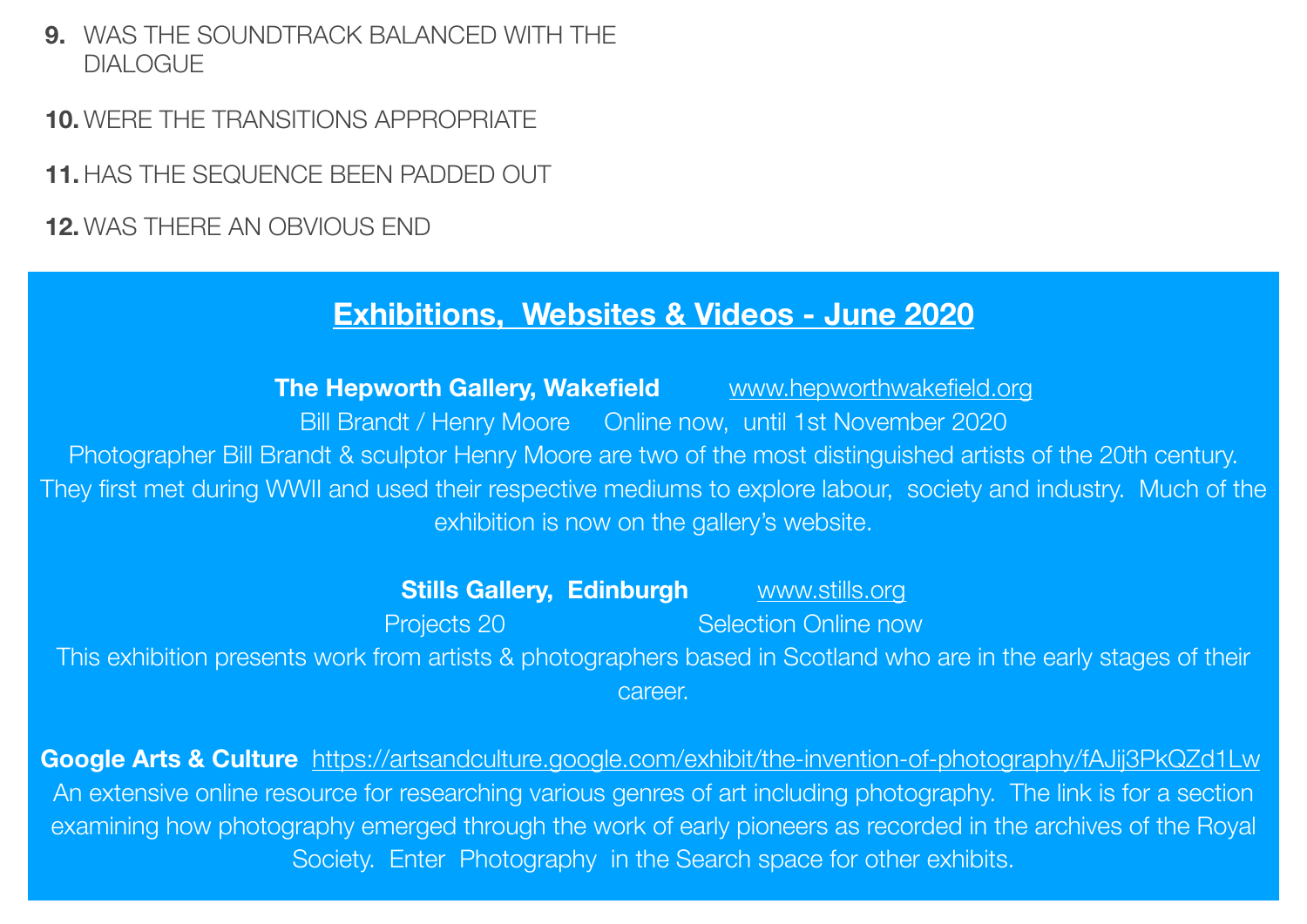A not-for-profit foundation connecting and inspiring the photographic community. Established in 1952 by photographers and writers seeking " common ground for the advancement of photography ". Among its founders were Minor White, Ansel Adams and Dorothea Lange.

#### **Document Scotland WWW.documentscotland.com**

Website of 4 contemporary Scottish documentary photographers. Collectively and individually they examine the relationship between the nation's people, history and landscape.

#### **F.I.A.P.** [www.fiap.net](http://www.fiap.net)

The International Federation of Photographic Art comprises national governing bodies from around the world and exists to promote photographic art. F.C.C. is associated through membership of the Scottish Photographic Federation which, in turn, is a member of the Photographic Alliance of Great Britain. The P.A.G.B. is a member of F.I.A.P. When visiting their website, you might need to change the language to English. Then click on the Menu ( 3 Bars - top right of homepage ) then choose Best Of The Best. The icon on the extreme right of each photographer brings up their images and the rest of the website informs about the work of the organisation.

#### **You Tube [www.youtube.com](http://www.youtube.com)**

There is a plethora of video's about photography online. The BBC Master Photographers series includes Bill Brandt & Ansel Adams while On Camera - Photographers At The BBC from 2017 includes more great photographers including Martin Parr. Top 10 Photographers Of All Time will introduce some other names while videos on Albert Watson, Charlie Waite, Steve McCurry & Yousuf Karsh are just a few other photographers you can find. The 'Capture - Mark Seliger' series might be of interest and being You Tube, it brings up similar programmes.